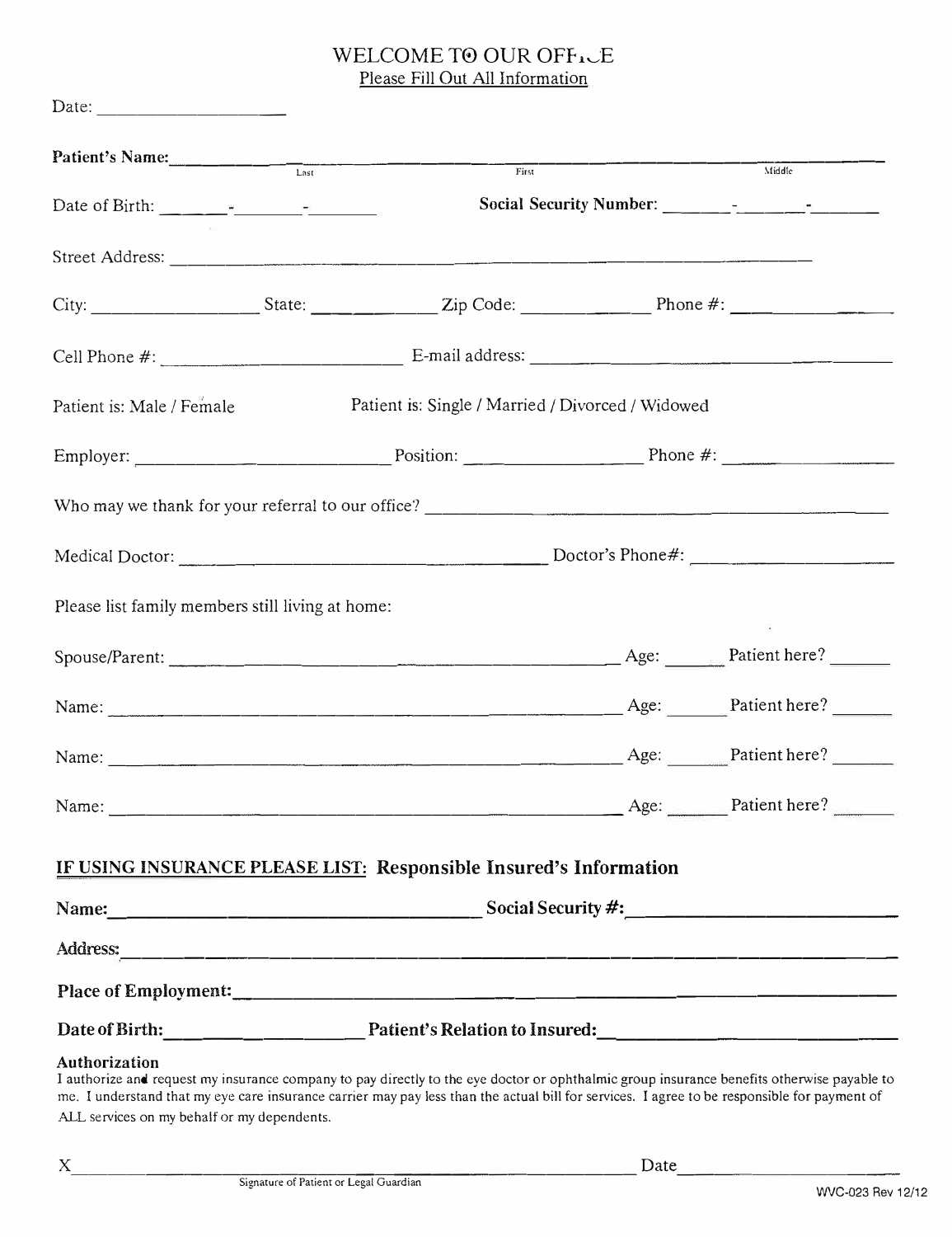## **Medical History Questionnaire**

| Name:                                                                                                                                                                                                                                                                                                                    |                                                                                                                              |                                                                                                                                                        |                                                                                                                                                                                                                                                                                                                                                                                                                                                                                                                                                                                                                                                                                                                                                                                                                                                                                                                                                                                                                                                                                                                    |
|--------------------------------------------------------------------------------------------------------------------------------------------------------------------------------------------------------------------------------------------------------------------------------------------------------------------------|------------------------------------------------------------------------------------------------------------------------------|--------------------------------------------------------------------------------------------------------------------------------------------------------|--------------------------------------------------------------------------------------------------------------------------------------------------------------------------------------------------------------------------------------------------------------------------------------------------------------------------------------------------------------------------------------------------------------------------------------------------------------------------------------------------------------------------------------------------------------------------------------------------------------------------------------------------------------------------------------------------------------------------------------------------------------------------------------------------------------------------------------------------------------------------------------------------------------------------------------------------------------------------------------------------------------------------------------------------------------------------------------------------------------------|
|                                                                                                                                                                                                                                                                                                                          |                                                                                                                              |                                                                                                                                                        | List all major injuries, surgeries and / or hospitalizations you have had:<br>List all major injuries, surgeries and / or hospitalizations you have had:                                                                                                                                                                                                                                                                                                                                                                                                                                                                                                                                                                                                                                                                                                                                                                                                                                                                                                                                                           |
|                                                                                                                                                                                                                                                                                                                          |                                                                                                                              |                                                                                                                                                        |                                                                                                                                                                                                                                                                                                                                                                                                                                                                                                                                                                                                                                                                                                                                                                                                                                                                                                                                                                                                                                                                                                                    |
|                                                                                                                                                                                                                                                                                                                          |                                                                                                                              |                                                                                                                                                        |                                                                                                                                                                                                                                                                                                                                                                                                                                                                                                                                                                                                                                                                                                                                                                                                                                                                                                                                                                                                                                                                                                                    |
|                                                                                                                                                                                                                                                                                                                          |                                                                                                                              |                                                                                                                                                        | List any of the following that you have had: crossed eyes, lazy eye, drooping eyelid, prominent eyes, glaucoma, retinal disease, cataracts,                                                                                                                                                                                                                                                                                                                                                                                                                                                                                                                                                                                                                                                                                                                                                                                                                                                                                                                                                                        |
|                                                                                                                                                                                                                                                                                                                          |                                                                                                                              |                                                                                                                                                        |                                                                                                                                                                                                                                                                                                                                                                                                                                                                                                                                                                                                                                                                                                                                                                                                                                                                                                                                                                                                                                                                                                                    |
| Are you pregnant and / or nursing?                                                                                                                                                                                                                                                                                       | $\Box$ no                                                                                                                    | $\Box$ yes                                                                                                                                             |                                                                                                                                                                                                                                                                                                                                                                                                                                                                                                                                                                                                                                                                                                                                                                                                                                                                                                                                                                                                                                                                                                                    |
| Do you wear glasses?                                                                                                                                                                                                                                                                                                     | $\Box$ no                                                                                                                    | $\Box$ yes                                                                                                                                             | If yes, how old is your present pair of lenses?                                                                                                                                                                                                                                                                                                                                                                                                                                                                                                                                                                                                                                                                                                                                                                                                                                                                                                                                                                                                                                                                    |
| Do you wear contact lenses?                                                                                                                                                                                                                                                                                              | $\Box$ no                                                                                                                    | $\Box$ yes                                                                                                                                             | If yes, how old is your present pair of lenses?                                                                                                                                                                                                                                                                                                                                                                                                                                                                                                                                                                                                                                                                                                                                                                                                                                                                                                                                                                                                                                                                    |
| Type of contact lenses: $\Box$ Rigid $\Box$ Soft $\Box$ Extended Wear                                                                                                                                                                                                                                                    |                                                                                                                              |                                                                                                                                                        | Other<br>Are they comfortable? $\Box$ yes<br>$\Box$ no                                                                                                                                                                                                                                                                                                                                                                                                                                                                                                                                                                                                                                                                                                                                                                                                                                                                                                                                                                                                                                                             |
| Do you have any allergies to medications? $\Box$ no $\Box$ yes                                                                                                                                                                                                                                                           |                                                                                                                              |                                                                                                                                                        |                                                                                                                                                                                                                                                                                                                                                                                                                                                                                                                                                                                                                                                                                                                                                                                                                                                                                                                                                                                                                                                                                                                    |
| Family History (parents, grandparents, siblings, children; living or deceased) for the following conditions:                                                                                                                                                                                                             |                                                                                                                              |                                                                                                                                                        |                                                                                                                                                                                                                                                                                                                                                                                                                                                                                                                                                                                                                                                                                                                                                                                                                                                                                                                                                                                                                                                                                                                    |
| <b>DISEASE / CONDITION</b><br><b>Blindness</b><br>Cataract<br>Crossed Eyes<br>Glaucoma<br>Macular Degeneration<br>Retinal Detachment / Disease<br>Arthritis<br>Cancer<br>Diabetes<br>Heart Disease<br>High Blood Pressure<br><b>Kidney Disease</b><br>Lupus<br><b>Thyroid Disease</b><br>Others<br><b>Social History</b> | <b>NO</b><br>ப<br>$\Box$<br>❏<br>ப<br>0<br>$\Box$<br>$\Box$<br>$\Box$<br>$\Box$<br>$\Box$<br>❏<br>$\Box$<br>$\Box$<br>$\Box$ | <b>YES</b><br>❏<br>$\Box$<br>$\Box$<br>$\Box$<br>$\Box$<br>$\Box$<br>$\Box$<br>$\Box$<br>∩<br>$\Box$<br>$\Box$<br>$\Box$<br>$\Box$<br>$\Box$<br>$\Box$ | <b>RELATIONSHIP TO YOU</b><br>?<br><u> The Communication of the Communication of the Communication of the Communication of the Communication of the Communication of the Communication of the Communication of the Communication of the Communication of the Commun</u><br><u> 1980 - Jan Stein, Stein am Francisco a Brasil (b. 1980)</u><br>■ CANADIAN PER → THE CONTROL DESCRIPTION → THE CONTROL DESCRIPTION → THE CONTROL DESCRIPTION → THE CONTROL DES<br>The WAR and the company of the company of the company of the company of the company of the company of the company of<br>$\Box$<br>❏<br><u> 1990 - Jacob John Harry Harry Harry Harry Harry Harry Harry Harry Harry Harry Harry Harry Harry Harry Harry Harry Harry Harry Harry Harry Harry Harry Harry Harry Harry Harry Harry Harry Harry Harry Harry Harry Harry Harr</u><br>$\Box$<br><b>Construction of the construction of the construction of the construction of the construction of the construction</b><br>This information is kept strictly confidential. However, you may discuss this portiion directly with the doctor if you prefer. |
| Do you drive? $\Box$ no                                                                                                                                                                                                                                                                                                  |                                                                                                                              |                                                                                                                                                        | $\Box$ Yes, I would prefer to discuss my Social History information directly with my doctor. (Check box)<br>$\Box$ yes If yes, do you have visual difficulty when driving? $\Box$ no $\Box$ yes If yes, please describe:                                                                                                                                                                                                                                                                                                                                                                                                                                                                                                                                                                                                                                                                                                                                                                                                                                                                                           |
|                                                                                                                                                                                                                                                                                                                          |                                                                                                                              |                                                                                                                                                        | Do you use tobacco products? $\Box$ no $\Box$ yes If yes, type / amount / how long:                                                                                                                                                                                                                                                                                                                                                                                                                                                                                                                                                                                                                                                                                                                                                                                                                                                                                                                                                                                                                                |
|                                                                                                                                                                                                                                                                                                                          |                                                                                                                              |                                                                                                                                                        |                                                                                                                                                                                                                                                                                                                                                                                                                                                                                                                                                                                                                                                                                                                                                                                                                                                                                                                                                                                                                                                                                                                    |
|                                                                                                                                                                                                                                                                                                                          |                                                                                                                              |                                                                                                                                                        | Have you ever been exposed to or infected with: Q Gonorrhea Q Hepatitis Q HIV/AIDS Q Syphilis Q Chlamydia                                                                                                                                                                                                                                                                                                                                                                                                                                                                                                                                                                                                                                                                                                                                                                                                                                                                                                                                                                                                          |
| WC-016-WM Rev. 5/08 $\bullet$ <b>Please turn this form over and complete side two</b> $*$                                                                                                                                                                                                                                |                                                                                                                              |                                                                                                                                                        |                                                                                                                                                                                                                                                                                                                                                                                                                                                                                                                                                                                                                                                                                                                                                                                                                                                                                                                                                                                                                                                                                                                    |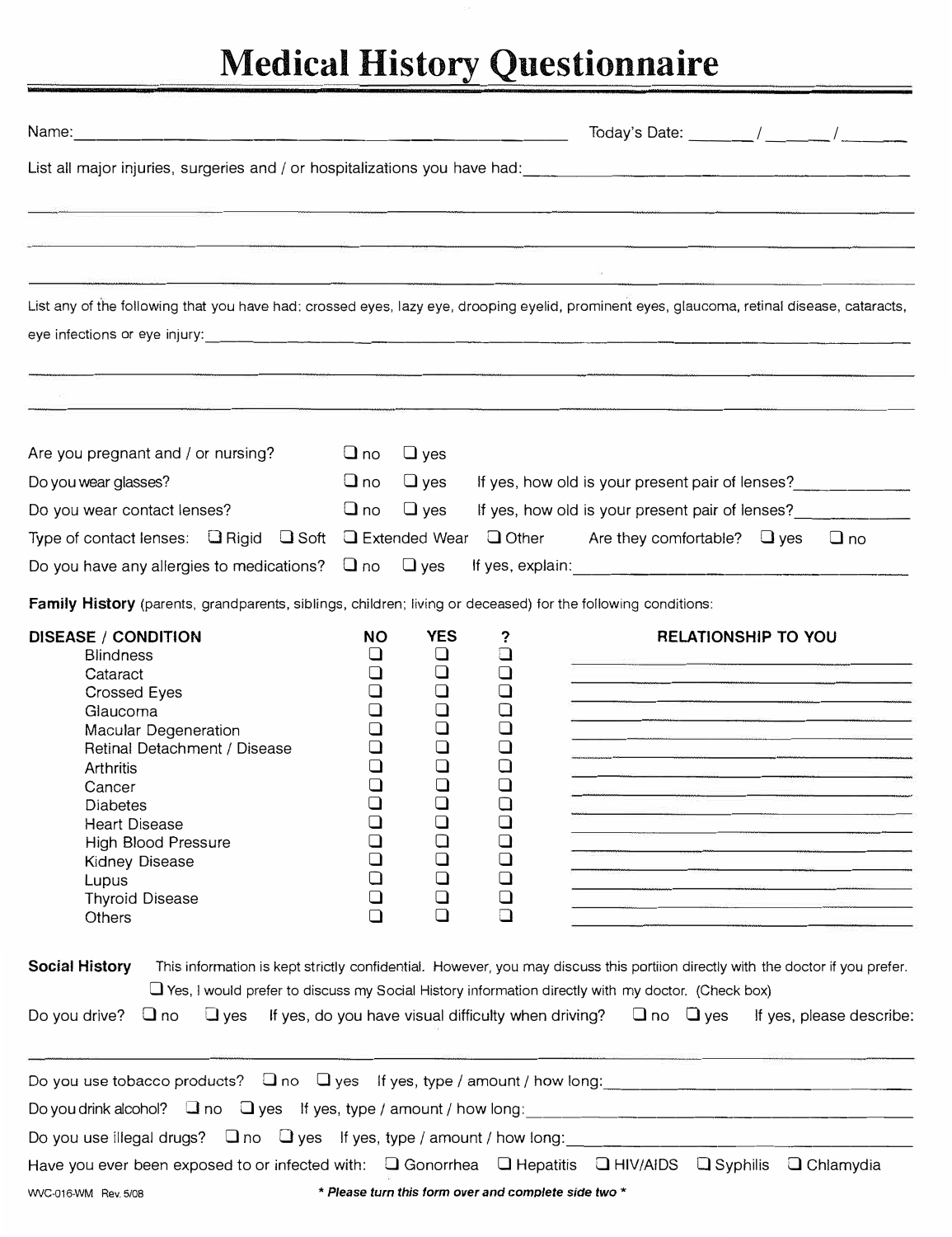## **Review of Systems**

Do you currently, or have you ever had any problems in the following areas:

| <b>SYSTEM</b>                   | ΝO                                                | <b>YES</b>                                                                   | ?      |                                 | <b>NO</b>                                         | <b>YES</b>                                                         | ?                                                                     |
|---------------------------------|---------------------------------------------------|------------------------------------------------------------------------------|--------|---------------------------------|---------------------------------------------------|--------------------------------------------------------------------|-----------------------------------------------------------------------|
| <b>CONSTITUTIONAL</b>           |                                                   |                                                                              |        | EARS, NOSE, MOUTH, THROAT       |                                                   |                                                                    |                                                                       |
| Fever, Weight Loss / Gain       | $\Box$                                            | $\Box$                                                                       | $\Box$ | Allergies / Hay Fever           | $\Box$                                            | $\Box$                                                             | $\Box$                                                                |
| <b>INTEGUMENTARY</b> (Skin)     | $\Box$                                            | $\Box$                                                                       | $\Box$ | Sinus Congestion                | $\Box$                                            | $\Box$                                                             | $\Box$                                                                |
| NEUROLOGICAL                    | $\Box$                                            | $\Box$                                                                       | $\Box$ | Chronic Cough                   | $\Box$                                            | $\Box$                                                             | $\Box$                                                                |
| Headaches                       | $\square$                                         | $\Box$                                                                       | $\Box$ | Dry Throat / Mouth              | $\Box$                                            | $\Box$                                                             | $\Box$                                                                |
| Migraines                       | $\Box$                                            | $\Box$                                                                       | $\Box$ | <b>RESPIRATORY</b>              |                                                   |                                                                    |                                                                       |
| Seizures                        | $\square$<br>$\Box$<br>$\Box$<br>$\Box$<br>$\Box$ | $\Box$<br>$\Box$<br>$\Box$<br>$\Box$<br>$\Box$<br>$\Box$<br>$\Box$<br>$\Box$ | $\Box$ | Asthma                          | $\Box$                                            | $\Box$                                                             | $\Box$                                                                |
| <b>EYES</b>                     |                                                   |                                                                              |        | Chronic Bronchitis              | $\Box$<br>$\Box$                                  | $\Box$<br>$\Box$                                                   | $\Box$<br>$\Box$                                                      |
| Loss of Vision                  |                                                   |                                                                              | $\Box$ | Emphysema                       | $\Box$<br>$\Box$<br>$\Box$<br>$\square$<br>$\Box$ | $\Box$<br>$\Box$<br>$\Box$<br>$\Box$<br>$\Box$<br>$\Box$<br>$\Box$ | $\Box$<br>$\Box$<br>$\square$<br>$\Box$<br>$\Box$<br>$\Box$<br>$\Box$ |
| <b>Blurred Vision</b>           |                                                   |                                                                              | $\Box$ | VASCULAR / CARDIOVASCULAR       |                                                   |                                                                    |                                                                       |
| Distorted Vision / Halos        |                                                   |                                                                              | $\Box$ | <b>Diabetes</b><br>Chest Pain   |                                                   |                                                                    |                                                                       |
| Loss of Side Vision             |                                                   |                                                                              | $\Box$ | High Blood Pressure             |                                                   |                                                                    |                                                                       |
| Double Vision                   | $\Box$                                            |                                                                              | $\Box$ | Vascular Disease                |                                                   |                                                                    |                                                                       |
| <b>Dryness</b>                  | $\Box$<br>$\Box$                                  |                                                                              | $\Box$ | <b>GASTROINTESTINAL</b>         |                                                   |                                                                    |                                                                       |
| Mucous Discharge                |                                                   |                                                                              | $\Box$ | Diarrhea                        |                                                   |                                                                    |                                                                       |
| Redness                         | $\Box$                                            | $\Box$                                                                       | $\Box$ | Constipation                    | $\Box$                                            |                                                                    |                                                                       |
| Sandy or Gritty Feeling         | $\Box$<br>$\Box$                                  | $\Box$<br>$\Box$                                                             | $\Box$ | <b>GENITOURINARY</b>            | $\Box$                                            |                                                                    |                                                                       |
| Itching                         |                                                   |                                                                              | $\Box$ | Genitals / Kidney / Bladder     |                                                   |                                                                    |                                                                       |
| <b>Burning</b>                  | $\Box$                                            | $\Box$                                                                       | $\Box$ | <b>BONES / JOINTS / MUSCLES</b> |                                                   |                                                                    |                                                                       |
| Foreign Body Sensation          | $\Box$                                            | $\Box$                                                                       | $\Box$ | <b>Rheumatoid Arthritis</b>     | $\Box$                                            | $\Box$                                                             | $\Box$                                                                |
| Excess Tearing / Watering       | $\Box$                                            | $\Box$                                                                       | $\Box$ | Muscle Pain                     | $\Box$                                            | $\Box$                                                             | $\Box$                                                                |
| Glare / Light Sensitivity       | $\Box$<br>$\Box$<br>$\Box$<br>$\Box$              | $\Box$                                                                       | $\Box$ | Joint Pain                      | $\Box$<br>$\square$<br>$\Box$                     | $\Box$<br>$\Box$<br>$\Box$                                         | $\Box$<br>$\Box$<br>$\Box$                                            |
| Eye Pain or Soreness            |                                                   | $\Box$                                                                       | $\Box$ | LYMPHATIC / HEMATOLOGIC         |                                                   |                                                                    |                                                                       |
| Chronic Infection of Eye or Lid |                                                   | $\Box$<br>$\Box$                                                             | $\Box$ | Anemia                          |                                                   |                                                                    |                                                                       |
| Styes or Chalazion              |                                                   |                                                                              | $\Box$ | <b>Bleeding Problems</b>        |                                                   |                                                                    |                                                                       |
| Flashes / Floaters in Vision    | $\Box$                                            | $\Box$                                                                       | $\Box$ | <b>ALLERGIC / IMMUNOLOGIC</b>   |                                                   |                                                                    |                                                                       |
| <b>Tired Eyes</b>               | $\Box$                                            | $\Box$                                                                       | $\Box$ | <b>PSYCHIATRIC</b>              |                                                   |                                                                    |                                                                       |
| <b>ENDOCRINE</b>                |                                                   |                                                                              |        | Bipolar / Depression            | $\Box$                                            | $\Box$                                                             | $\square$                                                             |
| Thyroid / Other Glands          | $\Box$                                            | $\square$                                                                    | $\Box$ |                                 |                                                   |                                                                    |                                                                       |
| <b>Diabetes</b>                 | $\Box$                                            | $\Box$                                                                       | $\Box$ |                                 |                                                   |                                                                    |                                                                       |
| <b>MEDICATIONS</b>              |                                                   |                                                                              |        |                                 |                                                   |                                                                    |                                                                       |
|                                 |                                                   |                                                                              |        |                                 |                                                   |                                                                    |                                                                       |
|                                 |                                                   |                                                                              |        |                                 |                                                   |                                                                    |                                                                       |
|                                 |                                                   |                                                                              |        |                                 |                                                   |                                                                    |                                                                       |
|                                 |                                                   |                                                                              |        |                                 |                                                   |                                                                    |                                                                       |
|                                 |                                                   |                                                                              |        |                                 |                                                   |                                                                    |                                                                       |

 $\overline{\phantom{a}}$ 

Doctor's Signature

Date